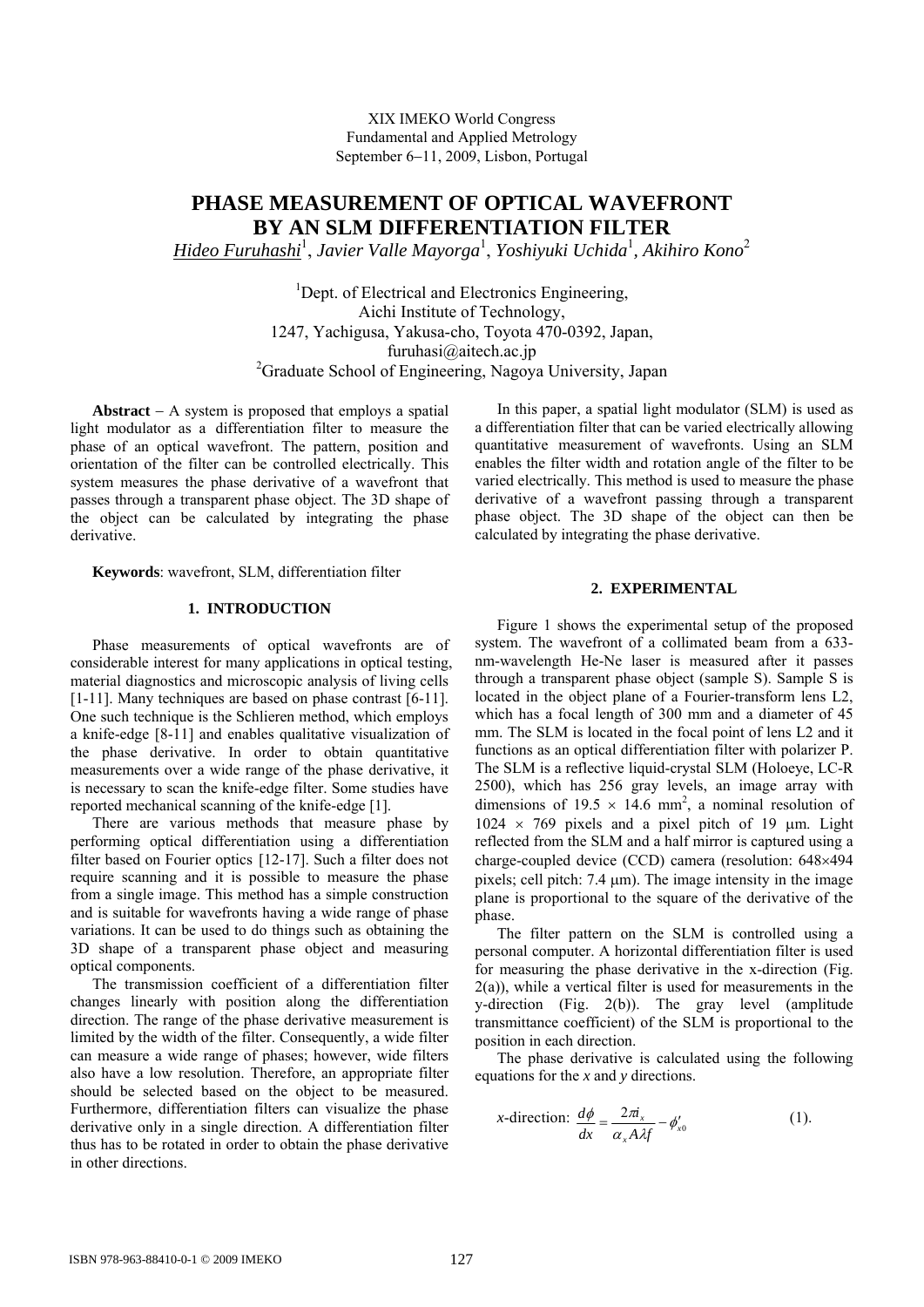

Fig. 1 Experimental setup of the optical phase measurement system using an SLM as a differentiation Fourier filter.



(a) *x*-direction

$$
GRAPH \t=60
$$
  
\n
$$
GRAPH \t=60
$$
  
\n
$$
GRAPH \t=0
$$

(b) *y*-direction

Fig. 2 Linear filter (SLM differentiation Fourier filter) for the (a) *x* direction and (b) *y* direction.

y-direction: 
$$
\frac{d\phi}{dy} = \frac{2\pi i_y}{\alpha_y A \lambda f} - \phi'_{y0}
$$
 (2)

where *A* is the amplitude of the laser beam incident on the object,  $\lambda$  is the wavelength of the beam,  $f$  is the focal length of the Fourier transform lens, and  $\alpha_x$  and  $\alpha_y$  are the proportional coefficients of the amplitude transmittance of the spatial differentiation filters for the *x* and *y* directions, respectively.  $\phi'_{x0}$  and  $\phi'_{y0}$  are the bias values of the phase derivative corresponding to the focal point of the plane beam on the filters.  $i_x$  and  $i_y$  are the amplitudes of the image on the image plane for the differentiation filters in the *x* and y directions, respectively.

The wavefront profile was measured after the beam had passed thorough the phase object (sample S). The phase object used was a thin glass cylinder (diameter: 2.5 mm) wedged between two plates having refractive indices of 1.5. Figure 3 shows the object used in this experiment.



Fig. 3. Object used in the experiment.

Since lens L2 has a focal length of 30 cm and a diameter of 45 mm, the diameter of the Airy disc on the filter is approximately 10 μm.

#### **3. RESULTS**

Figures 4(a) and (b) show the images obtained with the *x*-direction and *y*-direction filters, respectively. The filter for differentiation in the *x*-direction has a width of 90 pixels (1.71 mm) and the center of the filter is 30 pixels (0.57 mm) from the edge of the filter pattern. The filter for differentiation in the *y*-direction has a width of 130 pixels (2.47 mm) and the center of the filter is 120 pixels (2.28 mm) from the edge. The gray level of the filters is 0-60 and 60 gradations. The measurement range of the phase derivative is calculated using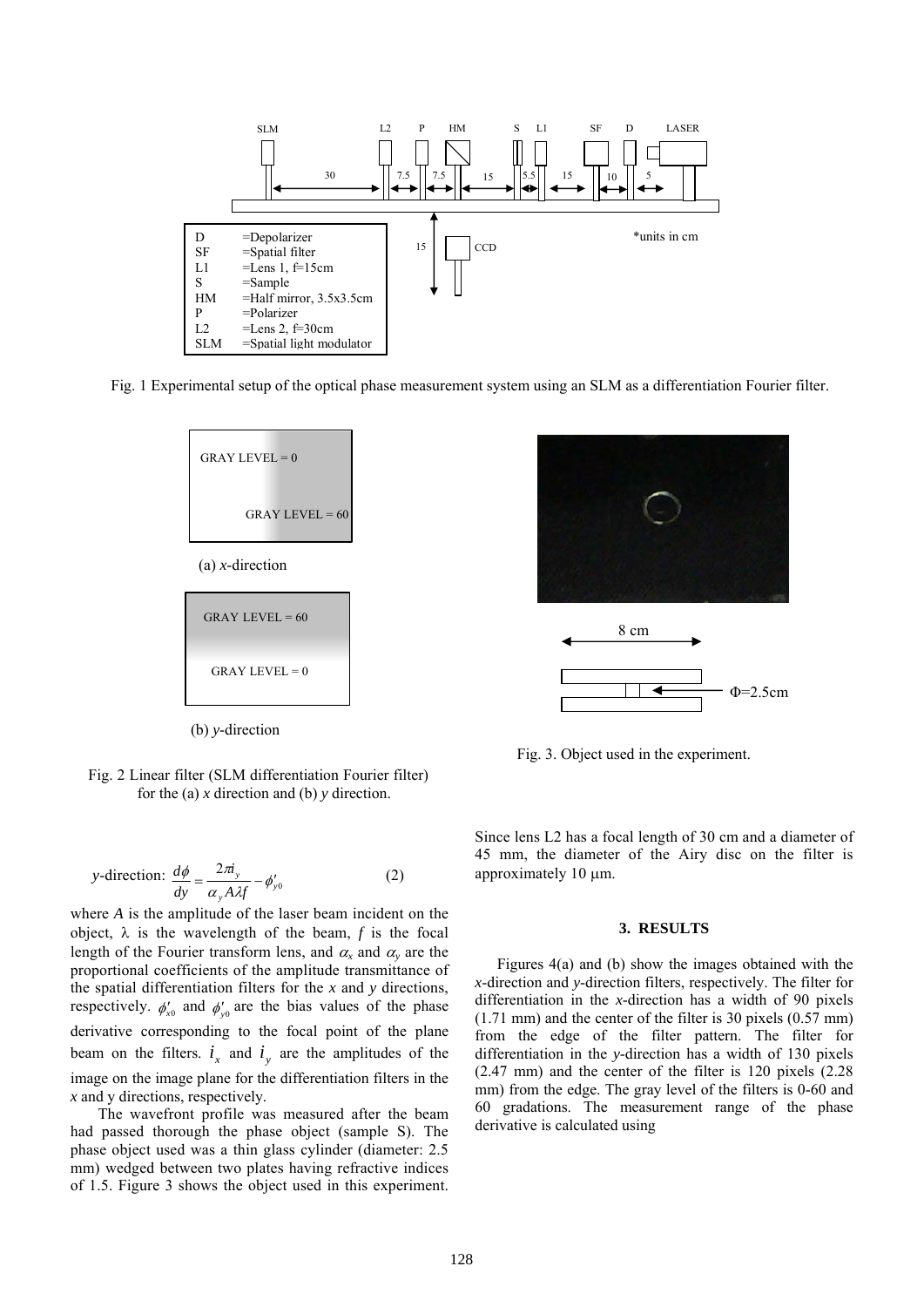





(b)

Fig. 4 Images obtained using the (a) *x*-direction filter (width 90 pixels) and (b) *y*-direction filter (width 130 pixels). Gray level: 0-60.

$$
\Delta \gamma \approx \frac{2\pi}{\lambda f} W \ . \tag{3}
$$

Here, *W* is the filter width. The ranges of the phase derivative measurement are 60 rad/mm and 80 rad/mm in the *x* and *y* directions, respectively. These correspond to measurement ranges of the wavefront inclination of  $\Delta \gamma \frac{\lambda}{2\pi}$  = λ  $\gamma \frac{\lambda}{2\pi} = 6 \times 10^{-3}$  rad and  $8 \times 10^{-3}$  rad, respectively. The biases of the filter for the phase derivative are  $\phi'_{x0} = 18.8$ rad/mm (wavefront inclination of  $1.9 \times 10^{-3}$  rad) and  $\phi'_{y0}$  = 75.4 rad/mm (wavefront inclination of 7.6  $\times$  10<sup>-3</sup> rad), respectively. The resolution of the phase derivative is calculated using

$$
\frac{2\pi}{\lambda f} \times \frac{P_{pixel} N_{pixel}}{N_{GrayLevel}} \tag{4}
$$

Here  $P_{pixel}$  is the pixel pitch (19  $\mu$ m),  $N_{pixel}$  is the filter width in pixels, and *N GrayLevel* is the number of gray levels in



the filters (60). The resolutions in *x*-direction and *y*-direction (a)



(b)

Fig. 5 Images obtained using the (a) *x*-direction filter (width 90 pixels) and (b) *y*-direction filter (width 130 pixels). Gray level: 0-130.

are calculated to be 1 rad/mm and 1.4 rad/mm, respectively.

Figures 5(a) and (b) show the images obtained with the *x*-direction and *y*-direction filters with the gray levels of 0- 130, respectively. The width and center of the filters are same with those of the filters used in the figure 4. The pictures in figure 5 show the same darkness direction with those in figure 4. However, they have higher contrast than pictures in figure 4.

Figures 6(a) and (b) show the images obtained with the *x*-direction and *y*-direction filters with the filter width of 0mm (knife-edge filter), respectively. The gray levels are 0 and 130. The pictures in figure 6 show the same darkness direction with those of figure 4 and 5. The contrast is very high. However, saturation of the intensity is observed.

The angles (phase derivative of the wavefront) are calculated using Eqs. 1 and 2 for each direction and image position in figure 4. Figure 7 shows the *x*-*y* plane view of the wavefront angles in the *x* and *y* directions. The wavefront is inclined at angles between  $-3.5 \times 10^{-3}$  rad and  $4 \times 10^{-3}$  rad in the *x* direction and between  $-8 \times 10^{-3}$  rad and  $2 \times 10^{-3}$  rad in the *y* direction. Since the refractive index of the object is 1.5 and the measurement is performed in air, the inclination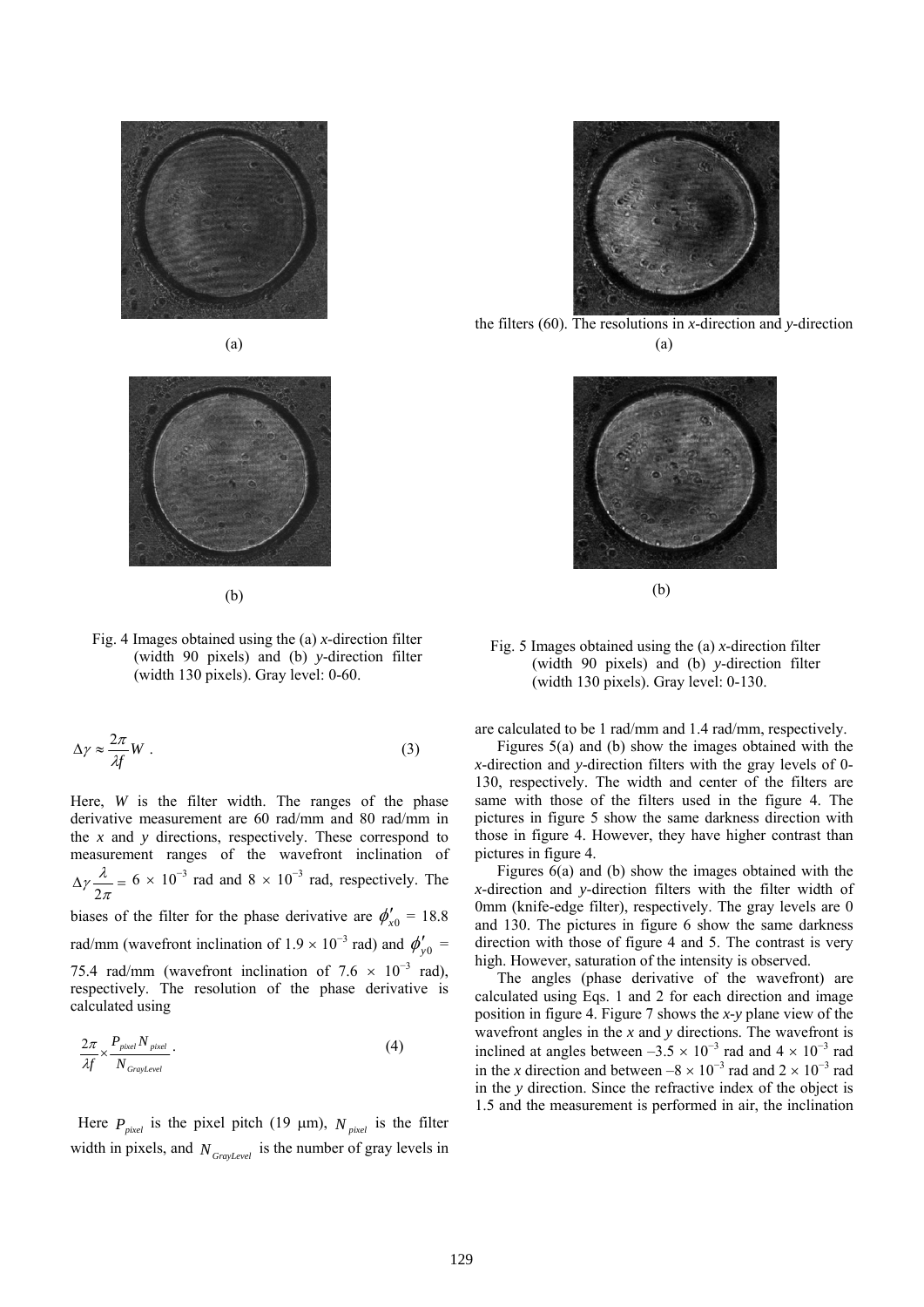





(b)

Fig. 6 Images obtained using the (a) *x*-direction filter and (b) *y*-direction filter. Gray level : 0-130. Filter width: 0 (knife-edge filter).



Fig. 7 *x*-*y* plane view of the wavefront angles in the (a) *x*-direction filter and (b) *y*-direction filter.



Fig. 8 Wavefront profile obtained by taking the line integral of the surface inclination.



Fig. 9. Fringe pattern of the object observed using a point diffraction interferometer

of the surface of the object is between  $-7 \times 10^{-3}$  rad and 8  $\times$  $10^{-3}$  rad in the *x* direction and between –16 ×  $10^{-3}$  rad and 4  $\times$  10<sup>-3</sup> rad in the *y* direction. The average inclination angles in the *x* and *y* directions are about  $0.5 \times 10^{-3}$  rad and  $-5 \times$ 10<sup>-3</sup> rad, respectively. This is equivalent to about a 5 μm change in thickness per 1 mm.

The wavefront profile is obtained by taking the line integral of the surface inclination. Figure 8 shows the profile. Since there is the phase is discontinuous at the edge of the sample, the constant of integration could not be determined. Therefore, only the difference in the optical path length between the center of the object and each point in the image was obtained. It is principally inclined in the y direction. The difference between the maximum and minimum phases in the y direction is  $8 \mu m - (-5 \mu m) = 13 \mu m$ . Therefore, the inclination is 13  $\mu$ m / 2.5 mm = 5.2  $\mu$ m per 1 mm.

In order to verify these experimental results, the fringes in the object were observed using a point diffraction interferometer (Fig. 9). The product of the number of fringes and the wavelength of the laser should equal the difference between the maximum and minimum points in Fig. 8. The wavelength of the laser beam is 633 nm and the number of fringes is 20. Therefore, the difference is 12.7 μm and the surface angle is 5 μm/mm. These results are in good agreement with those obtained above.